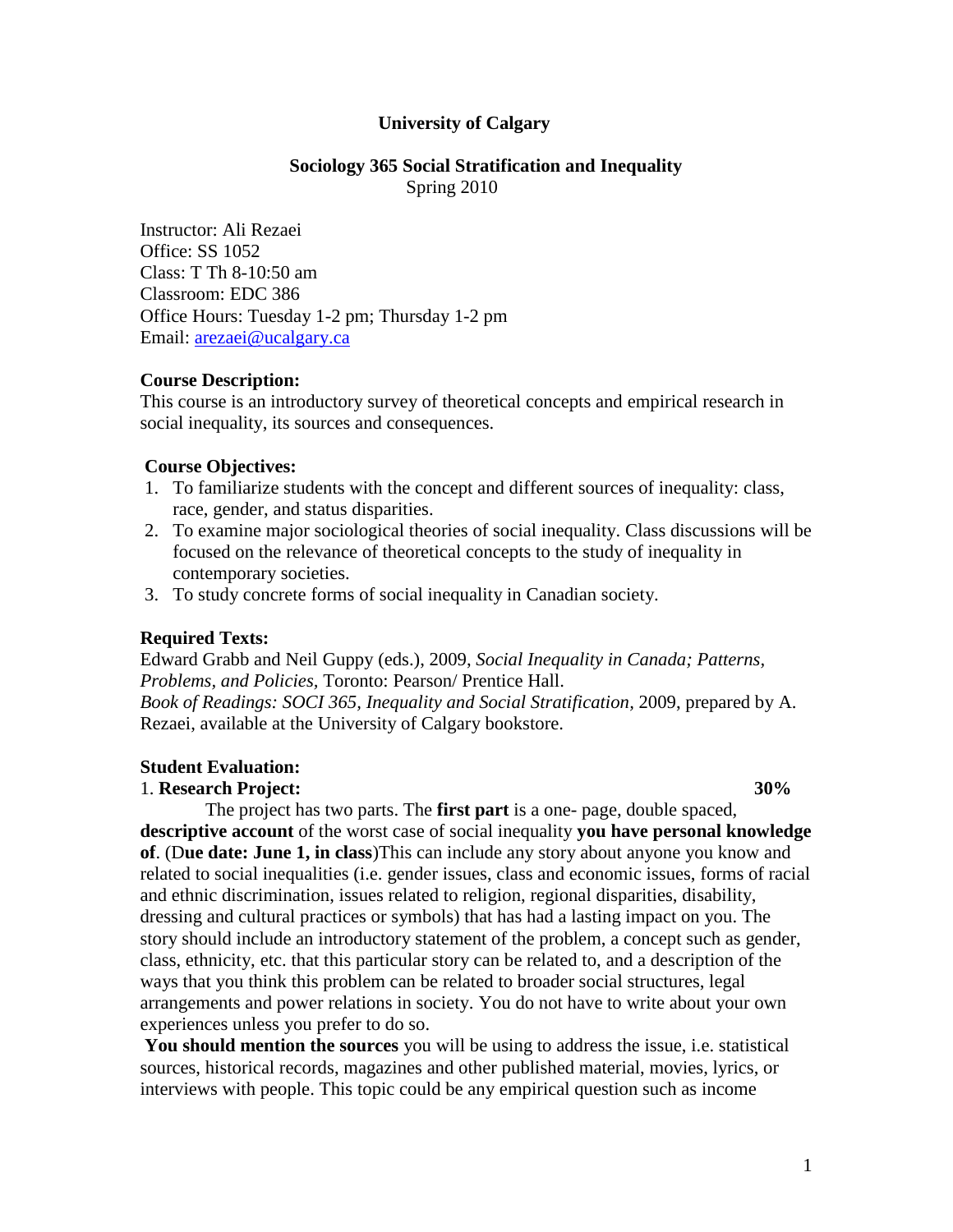inequality between genders, differential treatment in the job market, unequal distribution of educational investments in rich and poor regions/ neighborhoods and its consequences, differential access to scarce resources, such as educational and artistic skills according to social class, cultural stereotypes, policing and similar issues.

The **second part** is a 7-page, double-spaced, **paper** (**due: June 22, in class together with the original proposal**) that investigates the topic you submitted as your descriptive account. At this stage you should be able to relate the isolated "personal problem" to broader social structures, trends, and power relations in society using theoretical concepts covered in class and other material (statistical data, facts and figures).

| <b>Research paper due: June 22</b> | (in Class) | 30% |
|------------------------------------|------------|-----|

# **2. Examinations:**

There will be one mid-term and a final exam composed of multiple-choice and short essay questions. The dates and assigned weights are as follows:

| Mid-term                                                                      | <b>Tuesday June 8</b>                 | 35% |
|-------------------------------------------------------------------------------|---------------------------------------|-----|
| <b>Final Exam</b>                                                             | Date to be announced by the Registrar | 35% |
| Evan datas are strictly original In eaco vou miss the mid town exams you must |                                       |     |

**Exam dates are strictly enforced. In case you miss the mid-term exams you must contact me immediately.** 

## **Grading Scale:**

Letter grades will be assigned on the basis of the following scale:

| $A^+$            | 95-100    |
|------------------|-----------|
| $\mathbf{A}$     | 90-94     |
| $A^{\dagger}$    | 85-89     |
| $\mathbf{B}^+$   | 80-84     |
| B                | 75-79     |
| $B-$             | 70-74     |
| $C^+$            | 67-69     |
| $\mathbf C$      | 63-66     |
| $C^{\mathsf{I}}$ | $60 - 62$ |
| $D^+$            | 57-59     |
| D                | 50-56     |
| $\overline{F}$   | $0-49$    |
|                  |           |

**To receive a passing grade in this course, all course requirements must be completed.** The grades for a course component may be scaled to maintain equity among sections and to conform to department norms.

**Intellectual Honesty**: Integrity in scholarly activity should be strictly observed. Please consult the University Calendar at the URL below , which presents Statement of Intellectual Honesty and definitions and penalties associated with cheating, plagiarism and other academic misconduct.

<http://www.ucalgary.ca/pubs/calendar/current/k.html>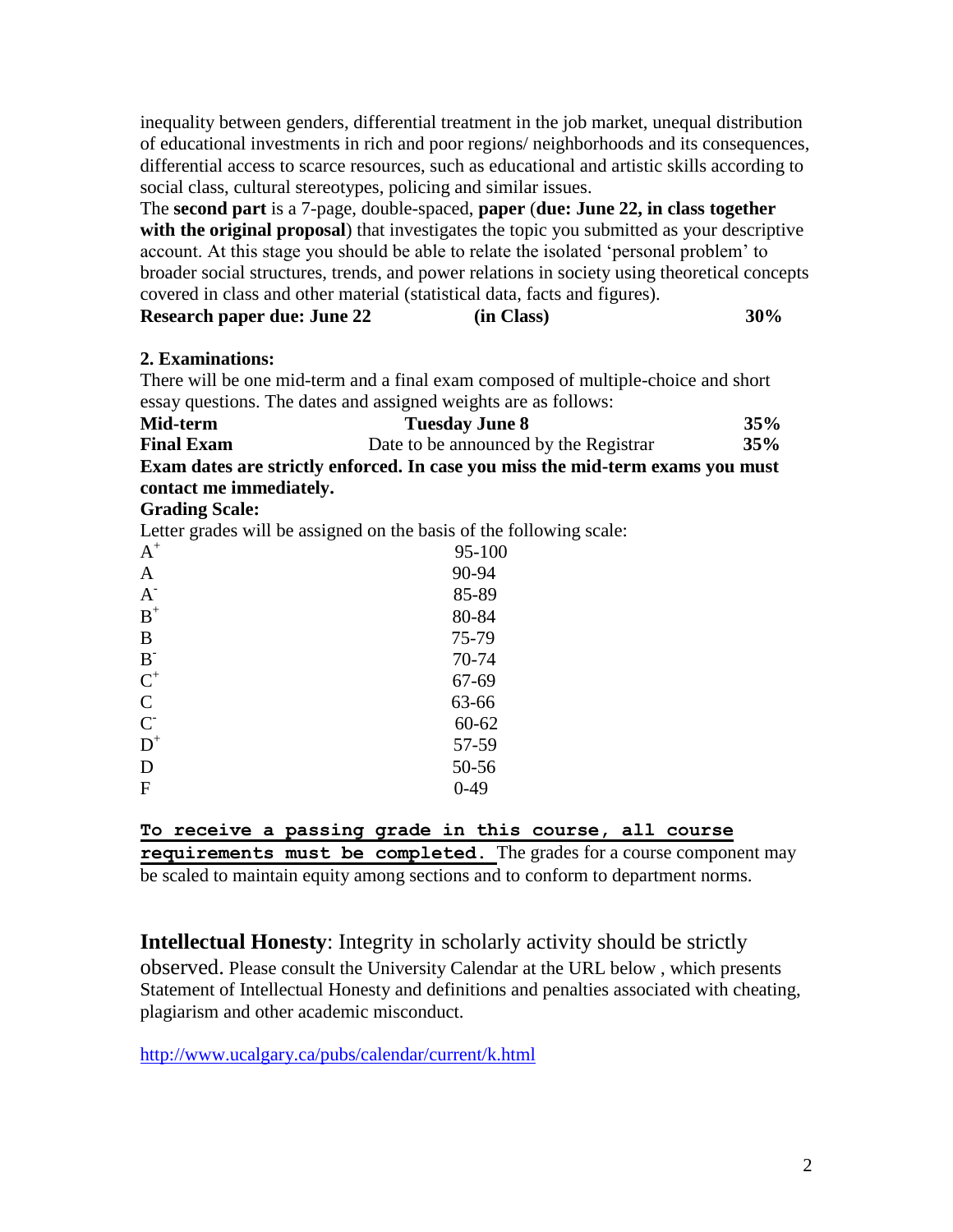## *Emergency evacuations:*

In the case of fire or other emergency evacuation of this classroom/lab, please proceed to the assembly point by:

Professional Faculties Food Court

Other Assembly points can be found at: <http://www.ucalgary.ca/emergencyplan/node/75>

# *Deferrals:*

If at all possible you must provide *advance* notice to the instructor if you are unable to take a test or pass in an assignment or essay on time. All requests for deferral of a course component due to health reasons must be accompanied by written documentation as outlined in the University Calendar and should be obtained while the student has the physical or emotional problem rather than after recovery. Deferrals will be allowed in the following circumstances: illness, domestic affliction or religious conviction. Travel arrangements and misreading of the syllabus are not valid reasons for requesting a deferral. Deferrals will not be granted if it is determined that just cause is not shown by the student.

If you have missed a test for a legitimate reason, the instructor can require you to write a "make up" test as close in time to the original test as possible or can choose to transfer the percentage weight to another course component. If the instructor schedules a "make up" test for you, its date and location will be at the convenience of the Sociology Department.

Please note that requests to defer a final examination or to defer term work past the end of a term go through the Undergraduate Programs Office (UPO) and must be processed by the deadlines that are established in the U of C Calendar. You can find the forms you need online:

*Deferred Final Exam Application*: <http://www.ucalgary.ca/registrar/files/registrar/defTW.pdf>

[http://www.ucalgary.ca/registrar/forms\\_students](http://www.ucalgary.ca/registrar/forms_students)

*Deferred Term Work Form*:

<http://www.ucalgary.ca/registrar/files/registrar/defTW.pdf>

You must submit these deferral forms to the Social Sciences Associate Dean (Students) through the UPO office: Undergraduate Programs Office, 4th Floor, MacEwan Student Centre. Only the Associate Dean approves requests for deferrals which extend beyond the end of a term. Instructors are not involved in such decisions. To make an appointment with the Associate Dean, phone (403) 220-8155.

*Ethics Research***:** Students are advised that any research with human subjects--including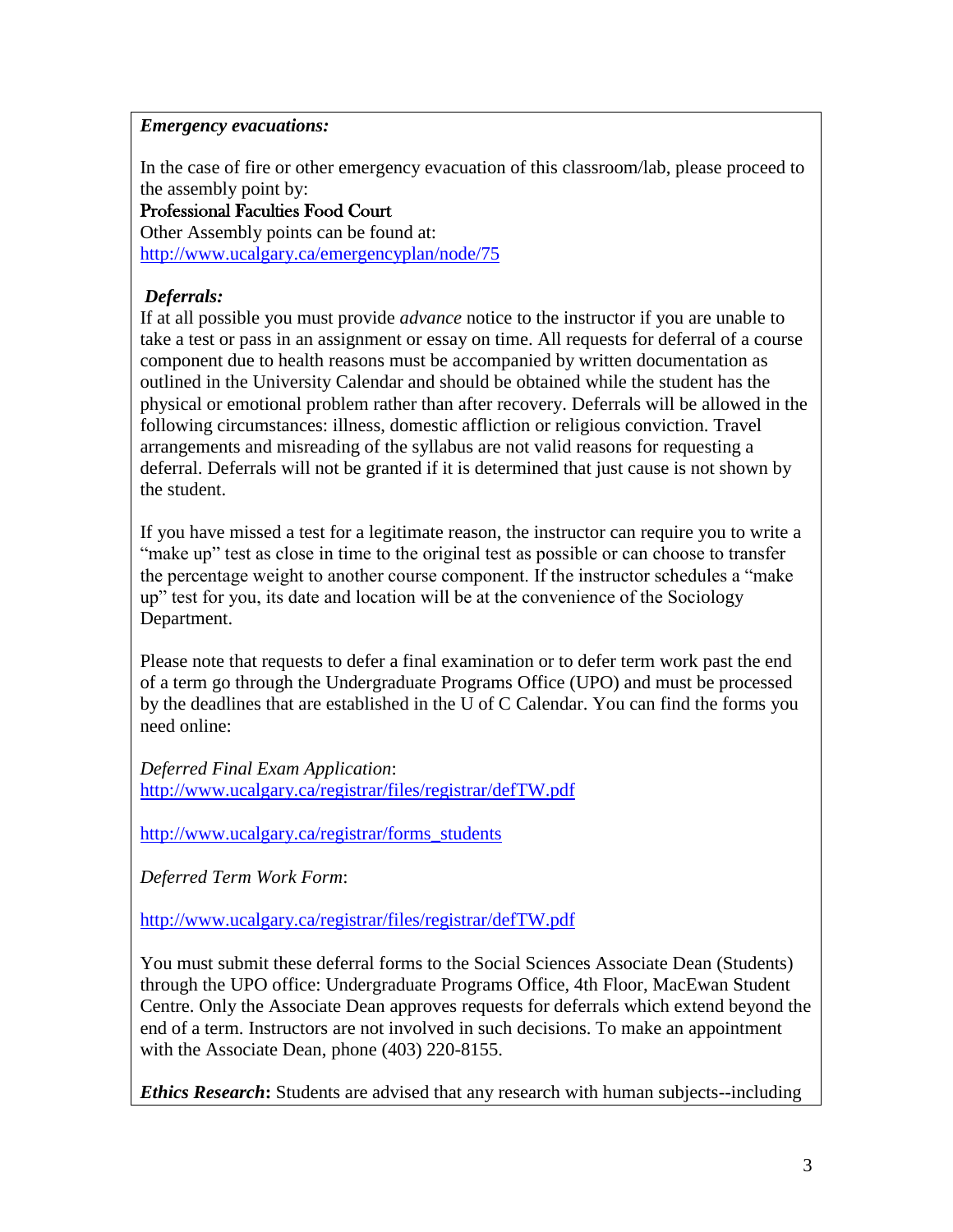any interviewing (even with friends and family), opinion polling, or unobtrusive observation--must have the approval of the Departmental Ethics Committee. In completing course requirements, students must not undertake any human subjects research without discussing their plans with the instructor, to determine if ethics approval is required.

*Academic Misconduct***:** Plagiarism, cheating and other academic misconduct are regarded as serious academic offences. Students are advised to consult the University Calendar which presents a Statement of Intellectual Honesty and definitions and penalties associated with cheating, plagiarism, and other academic misconduct.

*The Freedom of Information and Protection of Privacy (FOIP)* legislation disallows the practice of having students retrieve assignments from a public place, e.g., outside an instructor"s office or the Department main office. Written assignments must be returned to students individually, during class, or during the instructor"s office hours; if a student is unable to pick up her/his assignment s/he may provide the instructor with a stamped, self-addressed envelope to be used for the return of the assignment.

*Safewalk*: The University of Calgary provides a "safe walk" service to any location on Campus, including the LRT, parking lots, bus zones, and campus housing. For Campus Security/Safewalk call 220-5333. Campus Security can also be contacted from any of the "Help" phones located around Campus.

*Academic Accommodation***:** Students with a disability, who require academic accommodation, need to register with the Disability Resource Centre (MC 295, phone 220-8237). Academic accommodation letters need to be provided to course instructors no later than fourteen (14) days after the first day of class. **It is a student's responsibility to register with the Disability Resource Centre and to request academic accommodation, if required.** 

# *Handing in papers outside of class, return of final papers, and release of final grades:*

1. When students are unable to submit papers in class, they should make arrangements to hand in their papers directly to the instructor or teaching assistant. Papers will not be accepted in the main Sociology Department office.

2. Final papers will not be returned through the main Sociology Department office. The Freedom of Information and Privacy (FOIP) legislation disallows the practice of having students retrieve assignments from a public place (i.e. outside an instructor's office, the department office etc.) Students who want their final papers returned by mail must attach a stamped, self-addressed envelope with the paper. Otherwise final papers will be available for pick-up only during the instructor's office hours at the end of this term or at the beginning of the next term.

3. Final grades are not posted by the Sociology Department. They are available only online.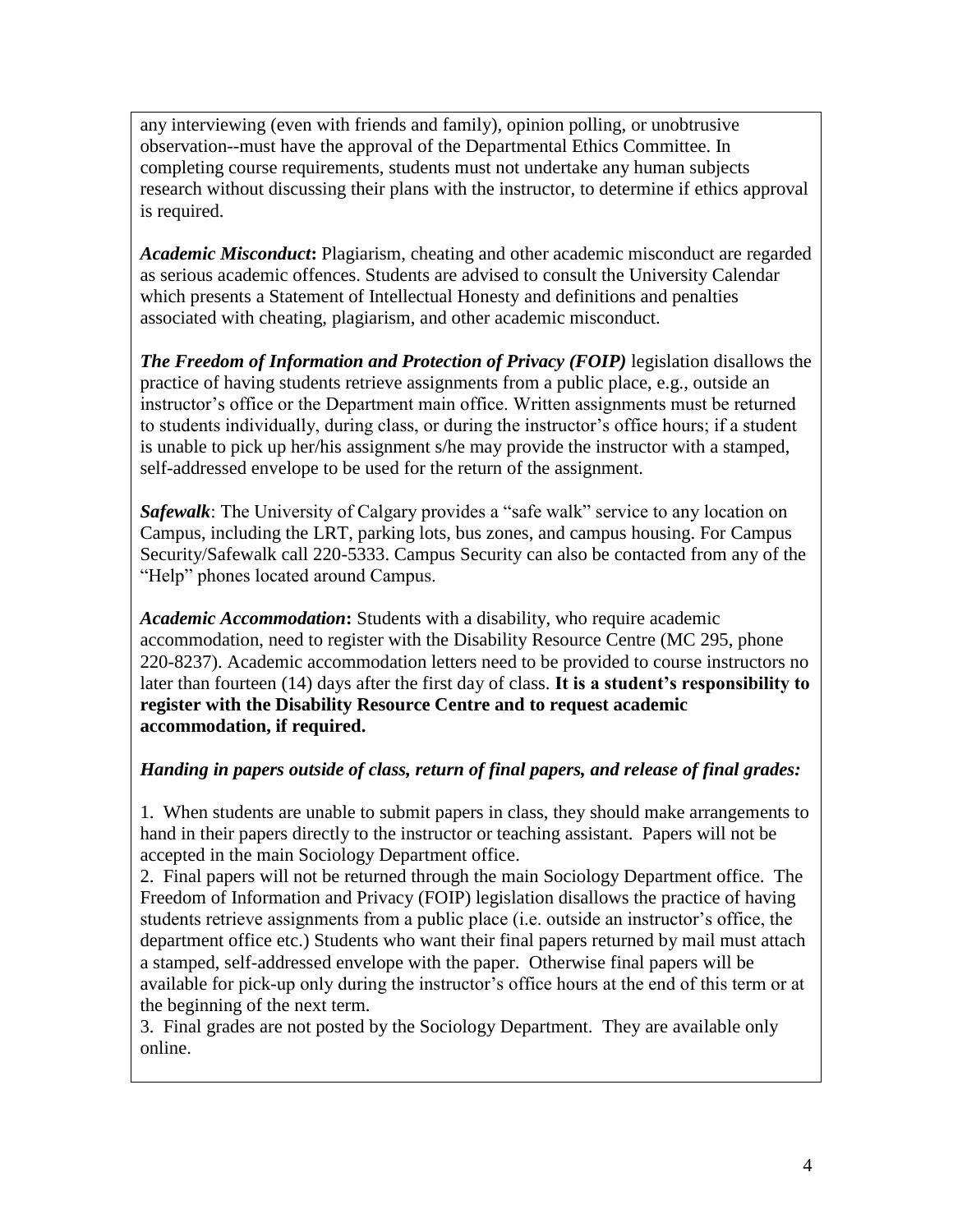# **Tentative Course Schedule**

## **Unit 1: Introduction**

May18; Plan of the course, Course outline, Review of basic concepts; Readings:

- 'General Introduction' in Grabb and Guppy, pp. 1-16

-Equality and Inequality: B. Turner, "Types of Equality," in *Book of Readings*.

**Unit 2: Marx and Weber; a multi-dimensional concept of social inequality**

May 20; Readings: Karl Marx, "Bourgeoisie and Proletarians", in *Book of Readings*; Max Weber, "Class, Status, Party", in *Book of Readings*

# **Unit 3: Social Class and inequality in Canada**

May 25: Readings: Peter Urmetzer and Neil Guppy, "Changing Income Inequality in Canada", in Grabb and Guppy, pp. 82-91.

-James Conley, "Working Class Formations in Canada," in Grabb and Guppy, pp. 44-60. -J. Davis, "the Distribution of Wealth and Economic Inequality", in Grabb and Guppy, pp. 92-105.

# **Unit 4: Durkheim and functionalist theories of inequality**

May 27; Readings: "The Forced Division of labour", in *Book of Readings* "Some Principles of Stratification", in *Book of Readings*

## **Unit 5: Social Mobility and 'Social Reproduction'**

June 1; Readings: R.A. Wanner, "Social Mobility in Canada: Concepts, Patterns, and Trends," in Grabb and Guppy, pp. 116-132

- Video: Sociology is a Martial Art (I)

**Project Proposal due: June 1 (in class)** 

# **Unit 6: Forms of Capital and 'Social Reproduction'**

June 3; Readings: Pierre Bourdieu, "The Forms of Capital", in *Book of Readings* -Pierre Bourdieu, "What Makes a Social class? On the Theoretical and Practical existence of Groups," in *Book of Readings*

- Video: Sociology is a Martial Art (II)

# **Tuesday June 8: Midterm Exam**

# **Unit 7: Education**

June 10; Readings: Pierre Bourdieu, "Habitus", in *Book of Readings* -Neil Guppy, "Change and Stability in Patterns of Social Inequality in Canadian Education" in Grabb and Guppy, pp. 150-157

-Harvey Krahn, 2004, "Choose your parents carefully: social class, post-secondary education, and occupational outcomes," in Grabb and Guppy, pp. 171-189

# **Unit 8: Gender and Social Inequality**

June 14; Readings: Janet Siltanen, "Inequalities of Gender and Class: Charting the Sea Change," in Grabb and Guppy, pp.197-212

Gillian Creese and Brenda Beagan, "Gender at Work: Strategies for Equality in Neo-liberal Times" in Grabb and Guppy, pp.224-236